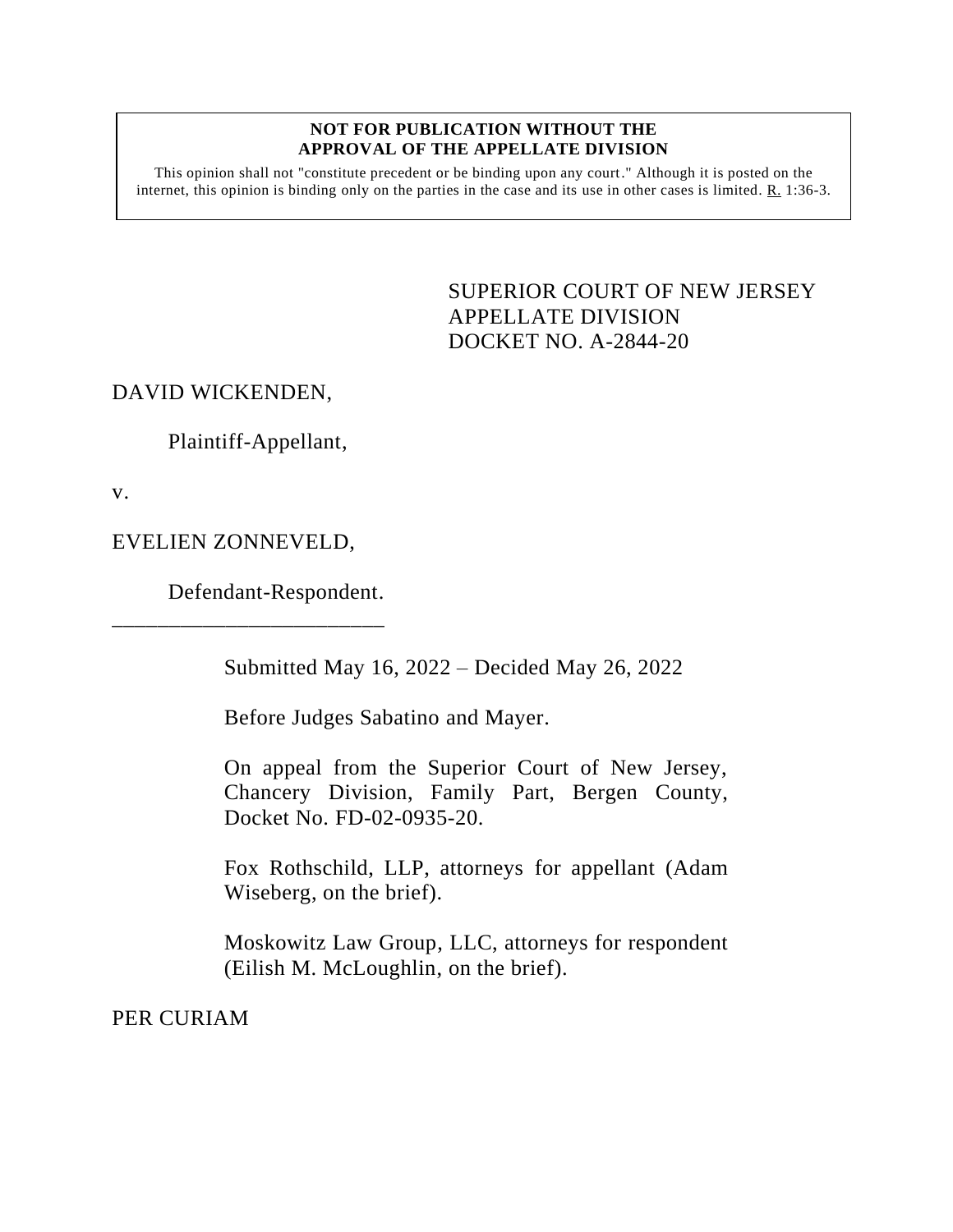Plaintiff David Wickenden ("the father"), who shares a single child with defendant Evelien Zonneveld ("the mother"), contests the Family Part's April 30, 2021 order<sup>1</sup> calculating child support at \$275 per week, representing \$240 in child support and \$35 in arrears. That calculation is based on a weekly income of \$3,760 imputed by the court to the father.

We vacate, without prejudice, the imputed income figure adopted by the court in the absence of clearer evidence the father has earned that level of income on a sustained basis. We remand for necessary further development of the record and reconsideration of the imputed amount.

## I.

The record before us evinces an approximately six-year history of the parties' conflicts over several aspects of co-parenting the sole minor child they share, which we need not delve into.

The parties did not marry. The father is a former self-employed physical therapist based in New York City; he contends the COVID-19 pandemic forced him to accept less lucrative employment as a merchant marine. He further asserts that while his peak annual income since 2014 was approximately \$99,000, he has not consistently earned at that level, and is currently earning

<sup>&</sup>lt;sup>1</sup> A second order issued on May 3, 2021 amended a clerical error.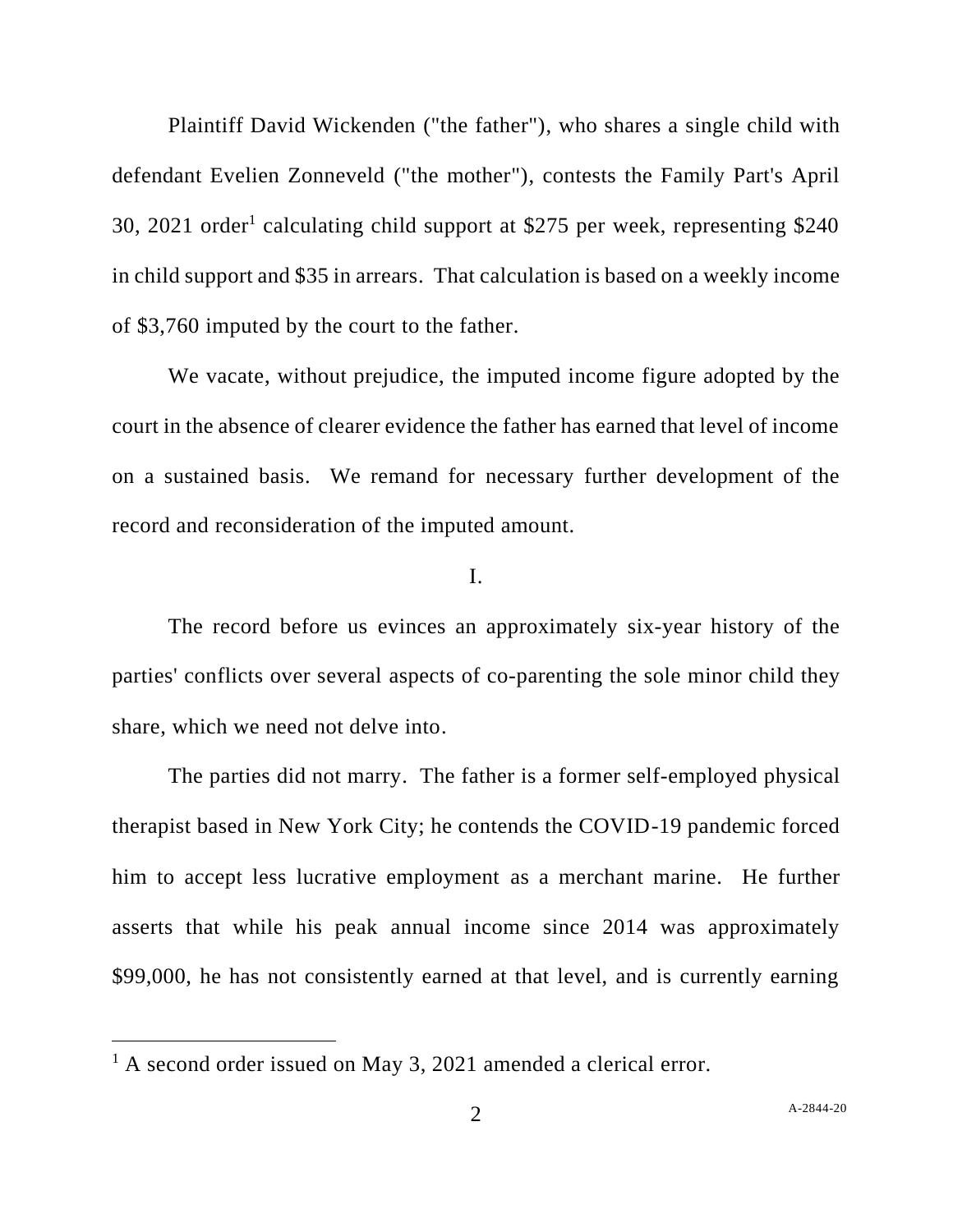approximately \$60,000 in his new occupation. In 2020—the last year for which any financial information was provided by either party—the mother earned, according to her Case Information Statement ("CIS"), \$214,188 as an employee of a financial services firm. The father continues to live in New York City, while the mother lives with their child in New Jersey.

The father's child support obligation was originally set at \$550 per week by a December 2015 Family Part court order in Hudson County on the basis of his 2014 federal income tax return. Specifically, the 2015 court order stated that the father's 2014 tax return reflected an annual income of approximately \$195,000, taking into account both the \$130,533 sum reflected as "total income" and adding to it a \$65,000 deduction.

Less than a year later, in August 2016, the parties entered a consent judgment by which the father agreed to provide a lesser sum of \$425 in weekly child support payments payable through Probation. The parties agree that figure was above the Child Support Guidelines ("Guidelines")<sup>2</sup> amount, particularly considering the father's 2015 income of \$52,284 reported in his federal income tax return for that year.

<sup>2</sup> Pressler & Verniero, Current N.J. Court Rules, Appendix IX-A to R. 5:6A (2022).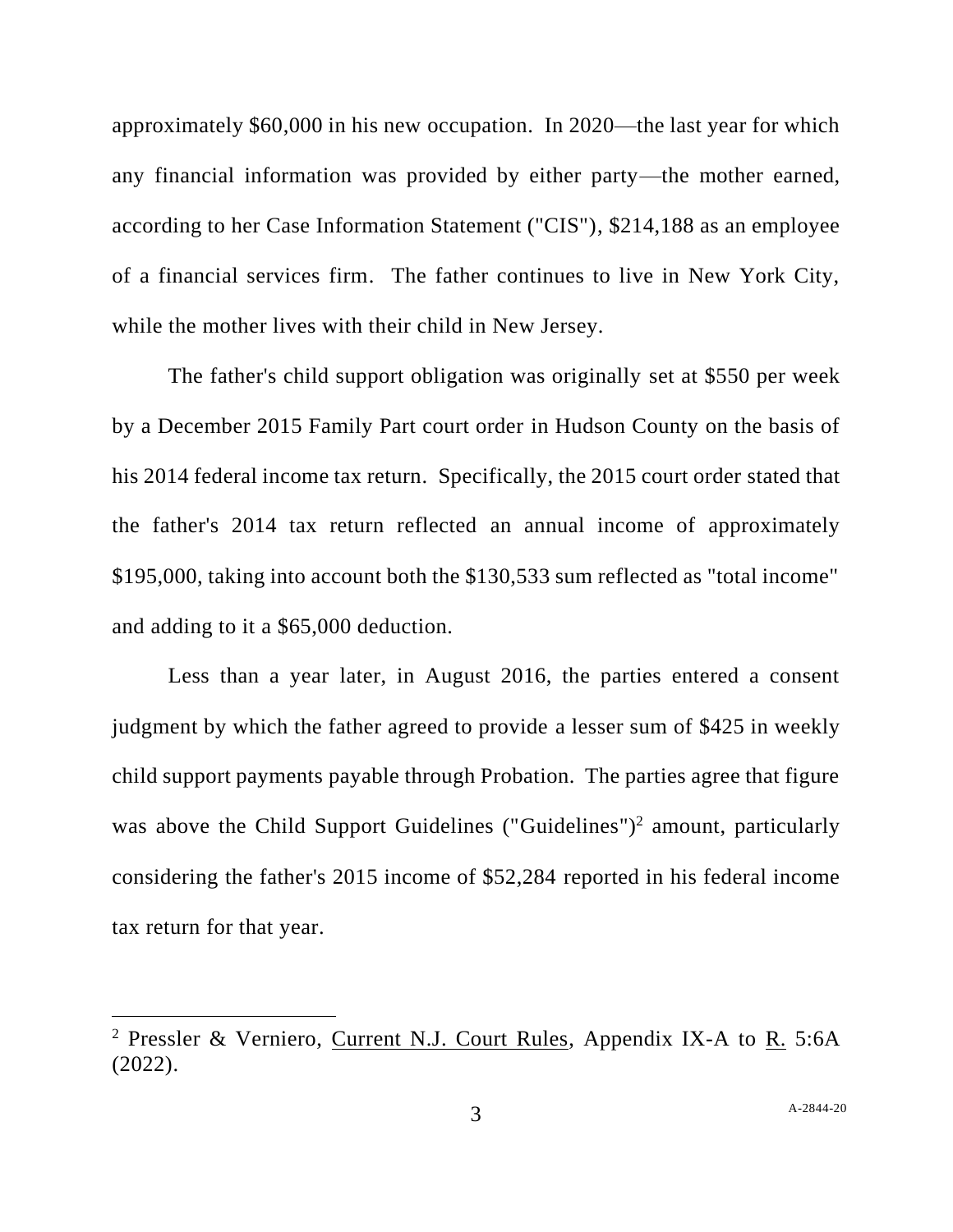In February 2020, the father moved for a reduction of the child support amount he assented to in the consent judgment. In his supporting certification, the father stated he was "drastically overpaying support" considering his 2015 through 2018 earnings, reflected on his submitted federal income tax returns.<sup>3</sup> The following month, the trial court presiding over that motion found the father had failed "to make a prima facie showing by credible competent evidence of a change of circumstances from the time the child support obligation he seeks to modify was calculated (per the 8-1-2016 Consent Judgment) to the present."

In September 2020, the father again moved to reduce his child support obligation on the basis of alleged changed circumstances. The father first certified that the income level indicated on his 2014 income tax return relied upon for the purposes of both the December 2015 court order and, to some extent, the parties' 2016 consent judgment, was inaccurate. To that end, he submitted a copy of an amended 2014 federal income tax return filed in or around December 2015 indicating a total income of \$99,012 for that year. Aside from stressing the lower income levels reflected on his tax returns since 2014, the father emphasized that childcare costs were an excessive portion of his child

<sup>&</sup>lt;sup>3</sup> Chronologically, the "total income" reflected on the father's federal income tax returns for 2015 through 2018 are: (1) in 2015, \$52,284; (2) in 2016, \$88,058; (3) in 2017, \$99,032; and (4) in 2018, (-)\$7,607.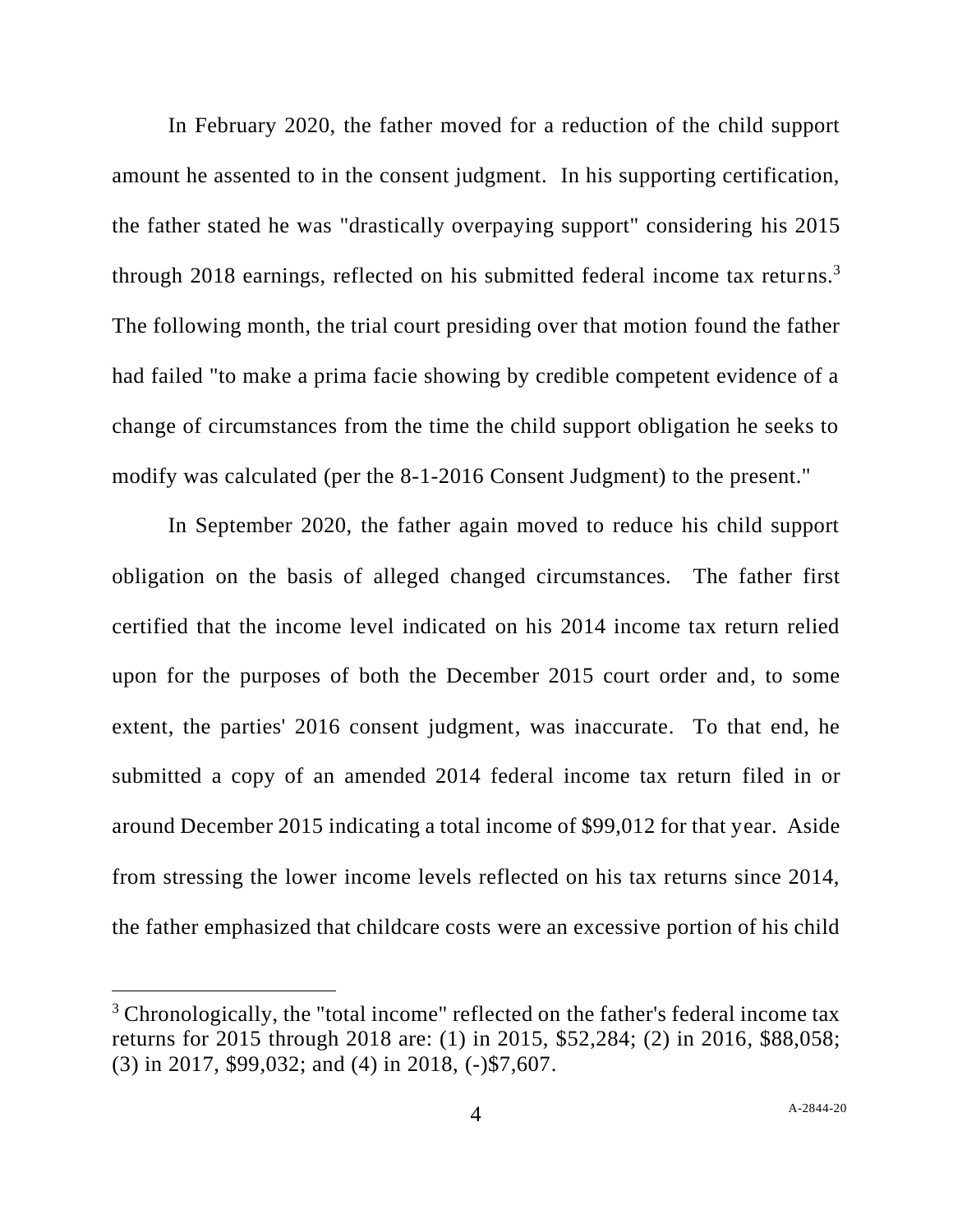support obligation under both the 2015 court order and the parties' consent judgment. He pointed out the child had long aged out of needing childcare.

On November 12, 2020, following a brief oral argument, the trial court reduced the father's child support obligation from the amount reflected in a November 2015 Guidelines worksheet. That 2015 worksheet was purportedly used by the Family Part to reach the December 2015 court ordered sum. Accepting the father's contention that childcare was no longer needed, the court set the father's child support obligation as \$240 weekly. Specifically, the court subtracted the \$366 weekly sum indicated as work-related childcare from the \$937 weekly total child support owed by the parties. \$240 represented the father's 43% share of that total child support obligation. It is unclear why the November 2015 worksheet, and not the parties' 2016 consent judgment, was used as the basis for the father's motion for a reduction.

Once the parties failed to reach an agreement to replace the court's interim child support order through mediation, the court issued a further order and appended "Explanation" on April 30, 2021, which the father now appeals. The court's written order affirmed the interim order by setting the father's child support obligation at \$275 per week, representing \$240 in child support and \$35 in arrears. The court indicated that the father owes arrears of \$10,737.14 as of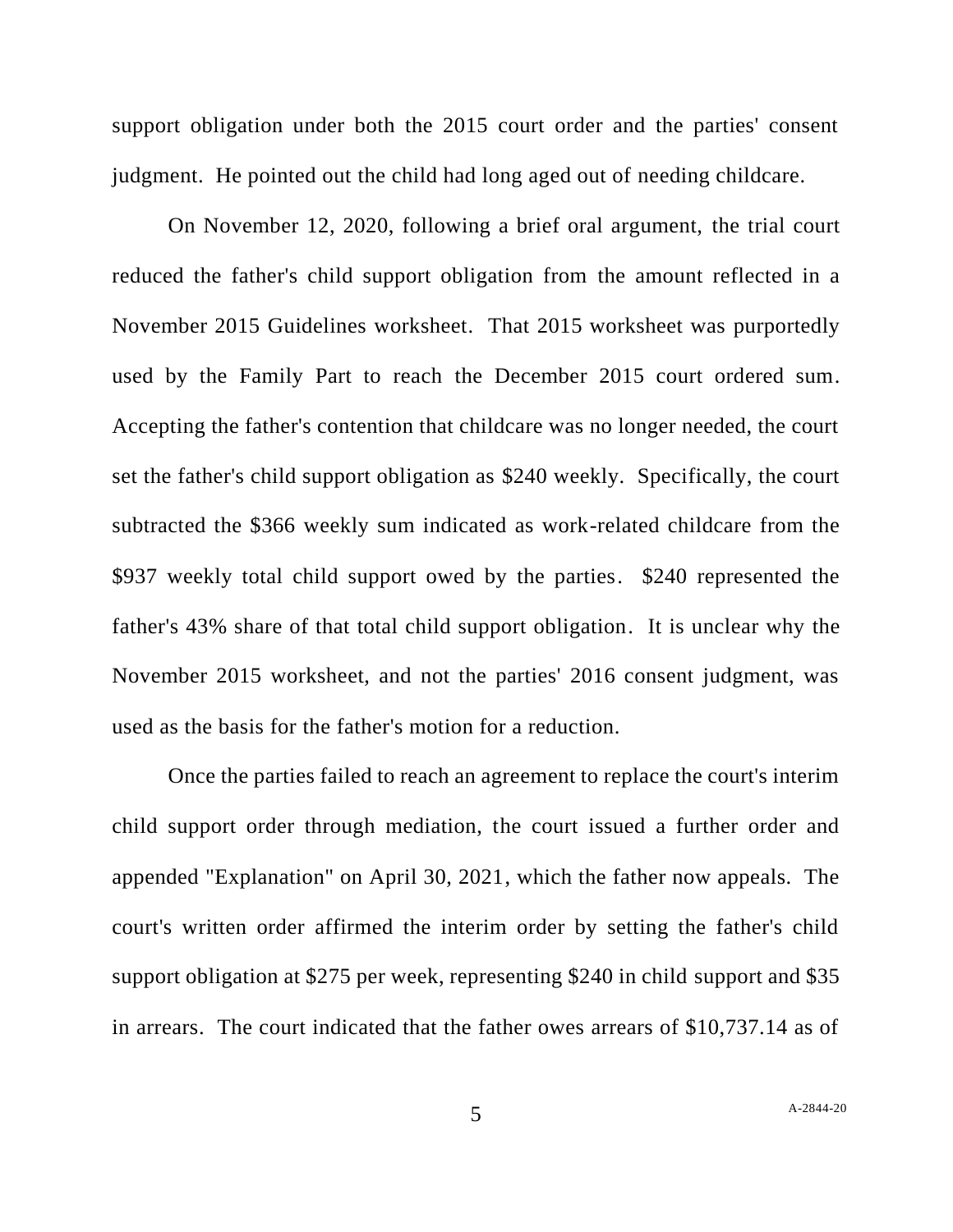April 2021. The Guidelines worksheet attached to the court's written order reflects a weekly gross taxable income of \$3,760 imputed to the father.

In determining that the imputation of \$3,760 in weekly gross income to the father was reasonable, the trial court stated that "[a]s per NJKiDS, child support guidelines were run by the Hudson County court in April 2019, listing [the father's] gross income as \$3,760.00 weekly. Under the totality of circumstances, [it] will utilize the same income[.]" (Emphasis added). Significantly, that April 2019 form the Bergen County judge identified as being issued in Hudson County was not among either parties' submissions or appended to the trial court's order. It was also not discussed at the sole motion hearing before the trial court on November 12, 2020, during which only the 2015 worksheet was referenced.

The court rejected the father's arguments for further reducing his child support obligation. The court emphasized that his COVID-19 related income fluctuations are "temporary," and that the father "voluntarily" switched into a less lucrative profession, neither of which indicate a change of circumstances warranting a modification under Lepis v. Lepis, 83 N.J. 139 (1980).

The court also expressed doubts about the father's reported income of \$0 for 2020 reflected on his CIS, emphasizing that the father "list[ed] \$5,789.00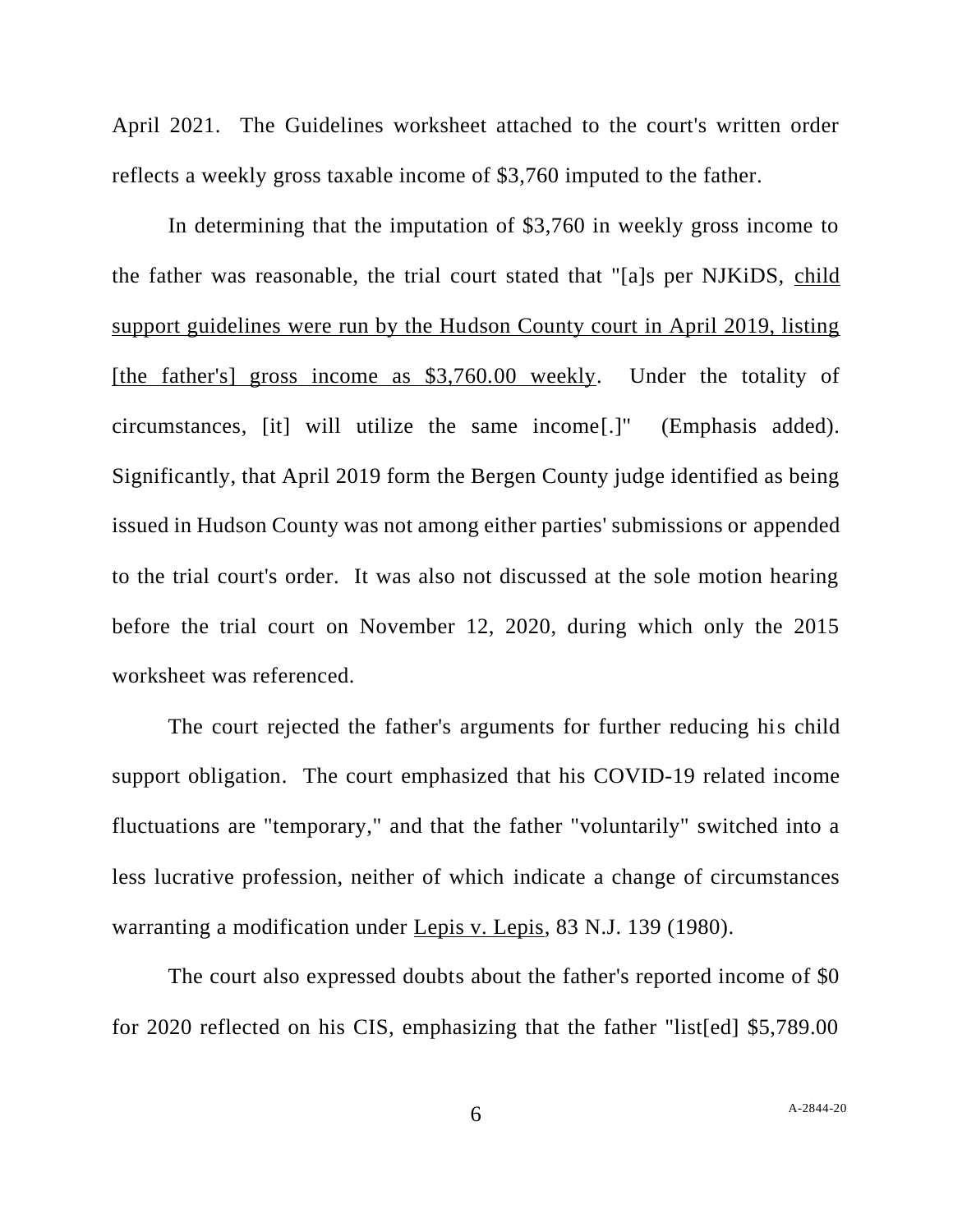[in] monthly expenses, an  $$826,000.00$  IRA, a  $$6,700.00$  Roth IRA, [and] almost one million dollars in assets."

On appeal, the father stresses that he has never earned anywhere near a \$195,000 annual income, as indicated in his tax returns for 2014 (as amended) through 2018. He further emphasizes that he has been forced to accept a significant income reduction due to COVID-19. Lastly, the father highlights that the April 2019 Guidelines worksheet discussed by the court, which appears to have largely supported the level of income imputed to him, was never provided or in possession of either party.

The mother, in turn, argues that the court's reliance on the purported 2019 worksheet amounted to harmless error, because the father's 2014 income tax return, the 2015 court order, and the 2016 consent judgment all support the level of income the court ultimately imputed. The mother also casts doubt on the father's supposed income of \$0 in 2020, in light of his reported monthly expenses.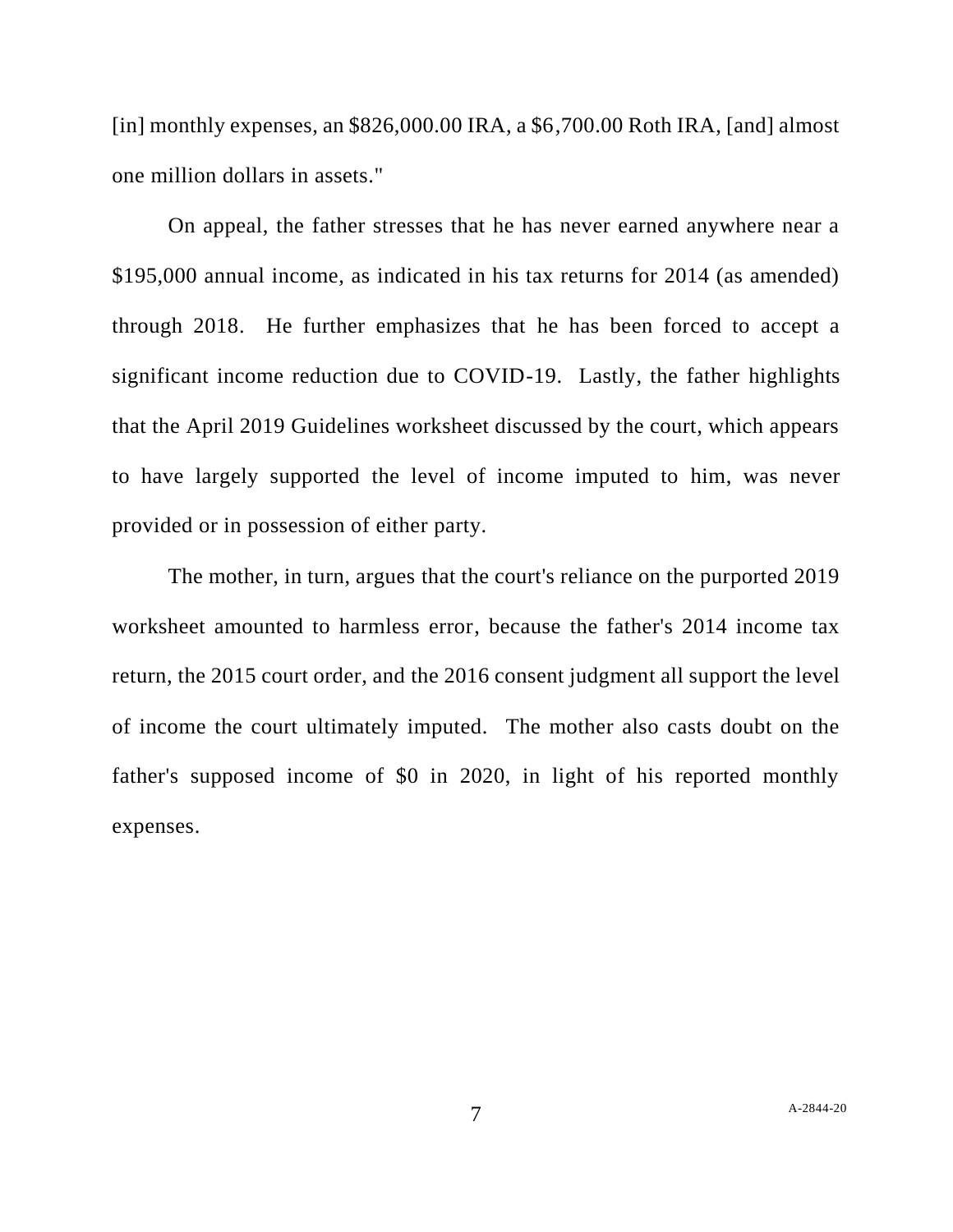Our scope of review in this Family Part matter is limited. We will not disturb the trial court's findings unless they are demonstrated to lack support in the record with substantial, credible evidence. Rova Farms Resort, Inc. v. Investors Ins. Co. of Am., 65 N.J. 474, 483-84 (1974). Given the Family Part's special expertise, appellate courts must accord particular deference to factfinding in family cases, and to the conclusions that logically flow from those findings. Cesare v. Cesare, 154 N.J. 394, 412-13 (1998).

The decision to impute income is one such question of fact ordinarily left to the trial court's sound discretion. See Tash v. Tash, 353 N.J. Super. 94, 99- 100 (App. Div. 2002). The specified amount imputed to a party under the trial court's calculation will not be overturned, unless the underlying findings are inconsistent with or unsupported by competent evidence. Overbay v. Overbay, 376 N.J. Super. 99, 106–07 (App. Div. 2005) (citing Storey v. Storey*,* 373 N.J. Super. 464, 474–75 (App. Div. 2004)).

The pivotal issue here concerns the propriety of the amount of income imputed to the father. The Family Part may impute income where a parent is voluntarily underemployed or unemployed. Though the father contends that the COVID-19 pandemic has forced him into accepting less lucrative employment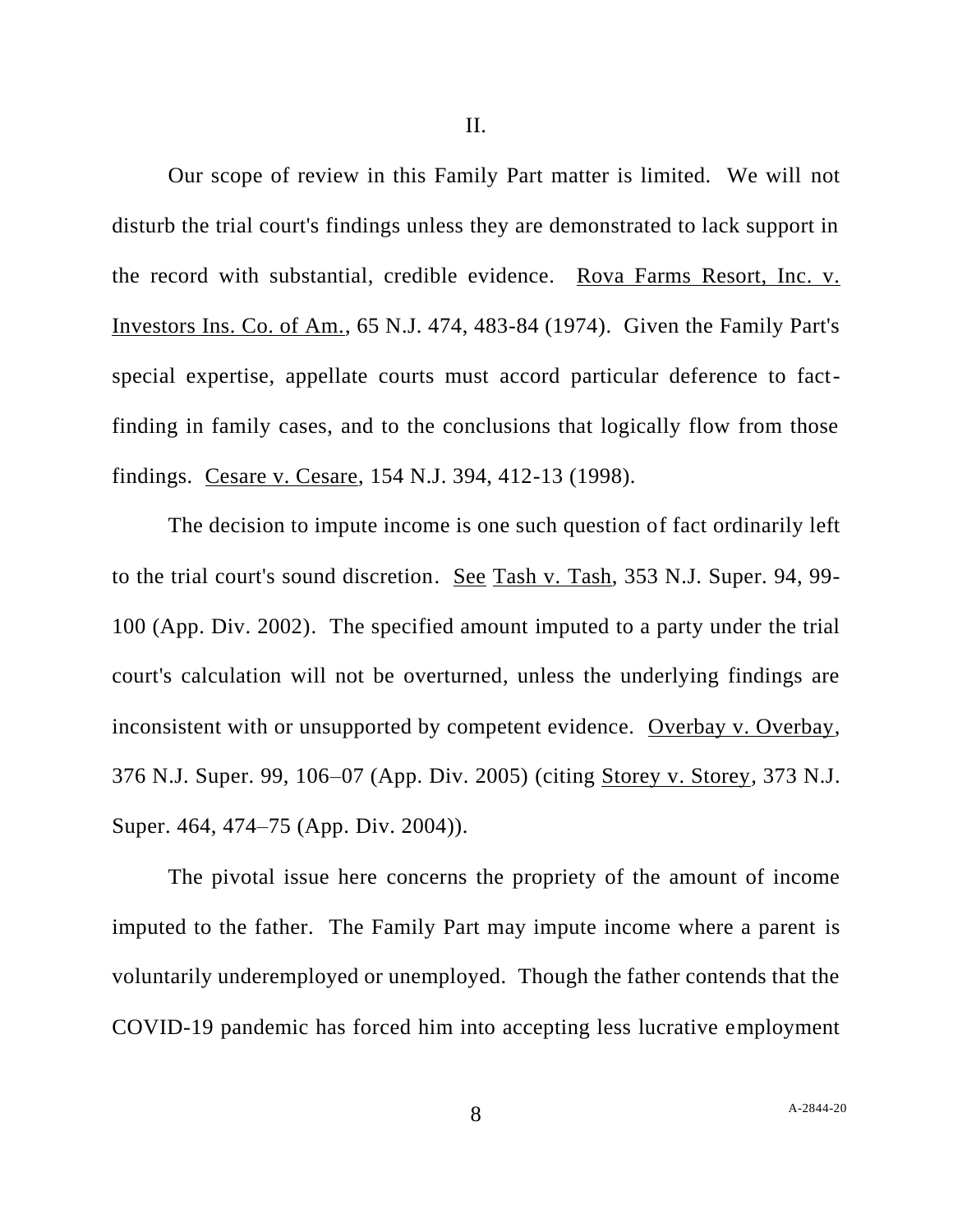as a merchant marine—seemingly contesting whether he is "voluntarily" underemployed—he does not dispute the court's decision to impute some level of income to him.

Once the court has determined that income must be imputed, that income level "must be 'based on a realistic assessment of [a parent's] capacity to earn'" because "the underpinnings for a support award is the obligor's ability to pay." Ibrahim v. Aziz, 402 N.J. Super. 205, 213 (App. Div. 2008) (quoting Storey, 373 N.J. Super. at 474) (emphasis added).

We appreciate that the father waived a plenary hearing in this case despite disputes over his actual 2014 income, and his income since 2018. Nevertheless, the imputation of \$3,760 weekly income—or \$195,520 per year—lacks a sufficient evidential basis in the present record to be a "realistic assessment" of his earnings capacity. Even if we were to reject the father's amended 2014 tax return income figure in favor of the \$195,000 sum adopted by the Family Part in 2015, it appears contrary to a "realistic assessment" to impute that now eightyear-old figure considering the father's reported earnings since, which have never exceeded the \$100,000 per year threshold. Moreover, the \$195,000 figure predates the father's first motion for a reduction and the COVID-19 pandemic by six years.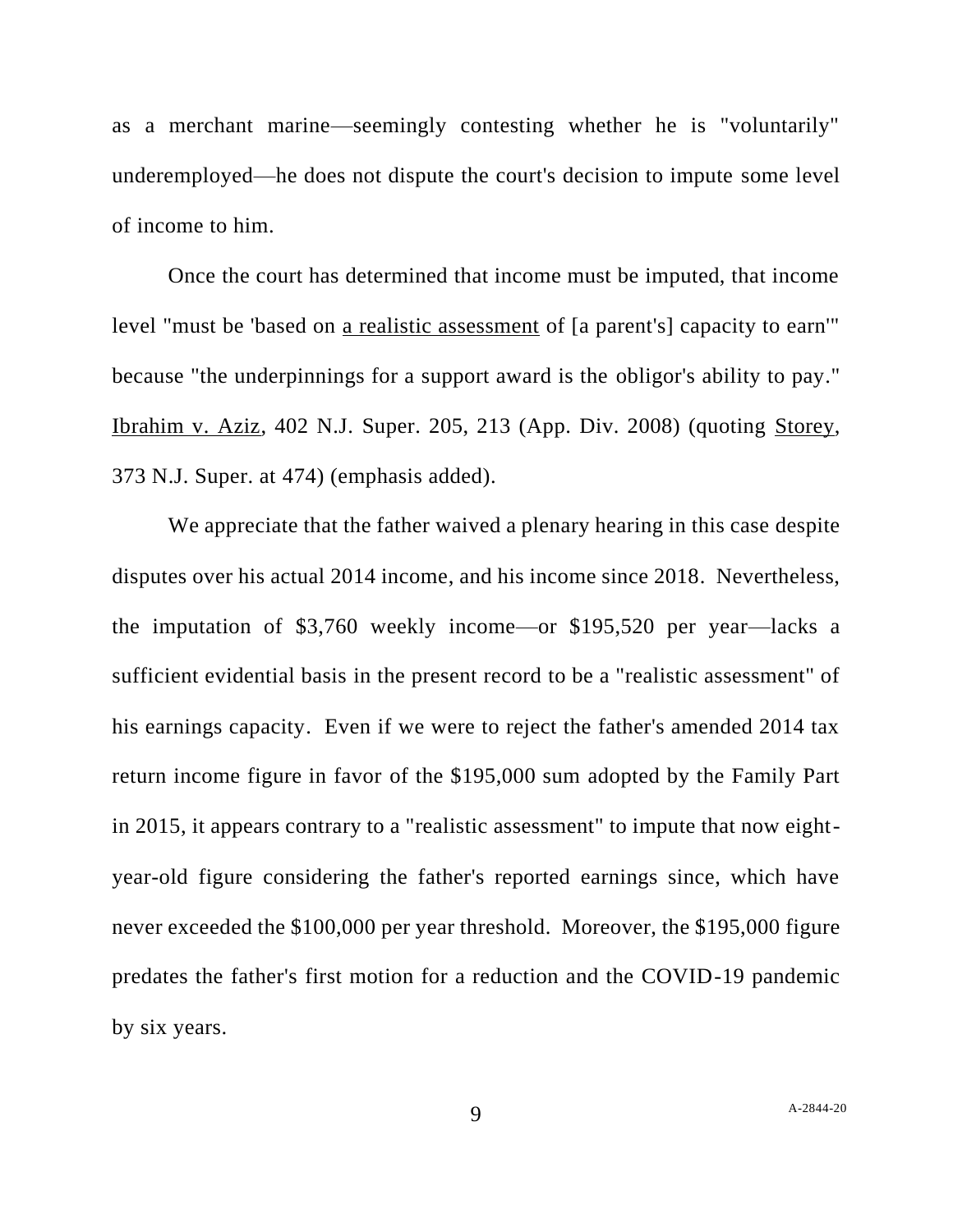We also hesitate to affirm this high imputed sum considering apparent inconsistencies in the record. Namely, it appears that the father's current child support obligation of \$240 per week was reached through two distinct calculations: the first addressed in the trial court's interim November 2020 order, and the second in the court's April 2021 written order. The November 2020 order referenced a 2015 Guidelines worksheet in reaching that sum, rather than the parties' more recent 2016 consent judgment, which formed the basis of the father's child support obligation at the time he moved for a reduction. The April 2021 order then referenced an April 2019 Guidelines worksheet, which, as we have noted, is not in the record before us, but apparently set the father's weekly income at \$3,760.

Our review of this matter is further hindered by the incomplete and slightly contradicting rationales in the court's statement of reasons, the required content of which is mandated under Rule 1:7-4. See Pressler & Verniero, Current N.J. Court Rules, cmt. 1 on R. 1:7-4 (2022) (emphasizing that the Rule "requires findings to be made on all motions decided by written orders appealable as of right[,]" and the "critical importance of that function"); see also Vartenissian v. Food Haulers, Inc., 193 N.J. Super. 603, 611-12 (App. Div. 2004). We appreciate the motion judge did provide a written "Explanation" of